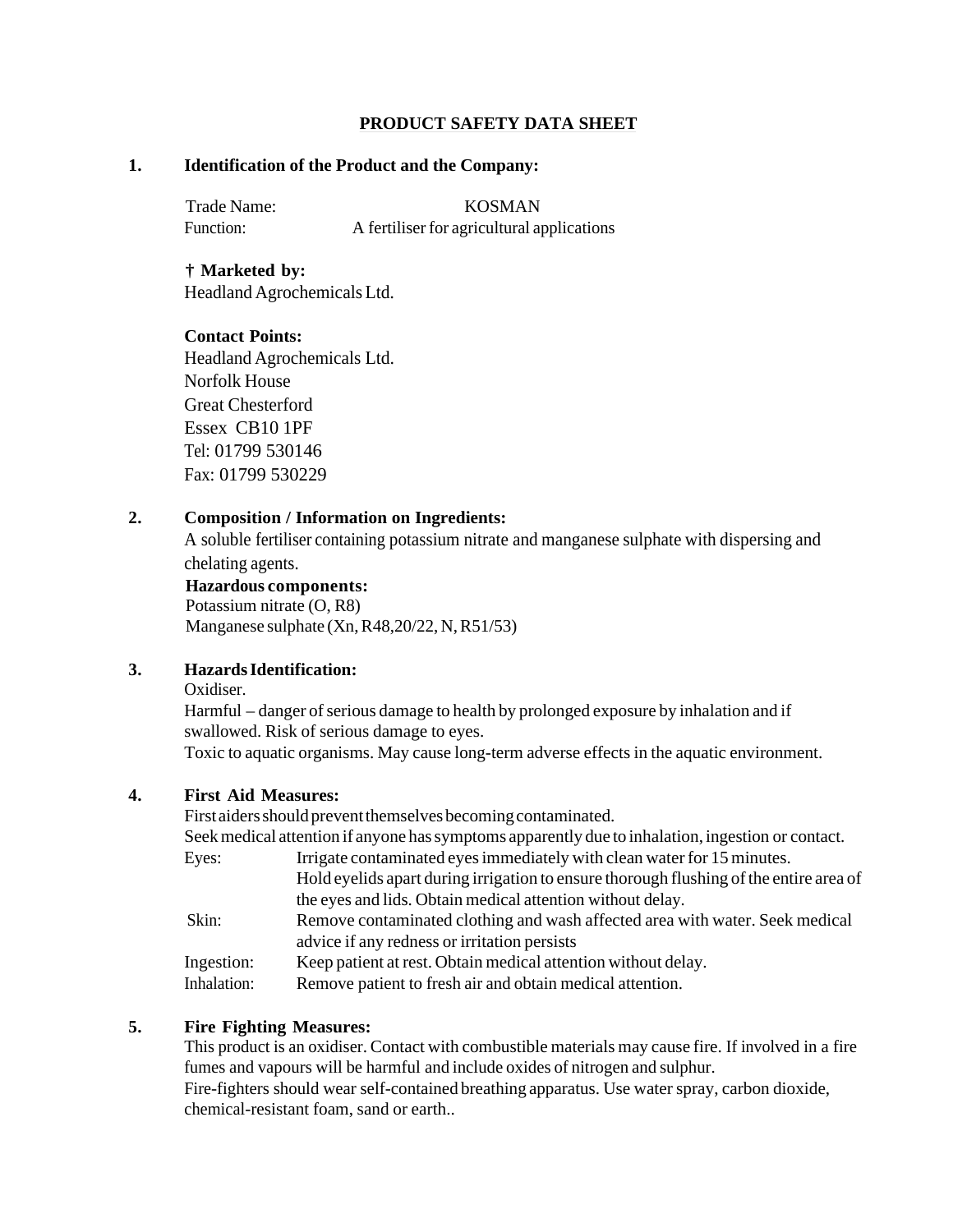Prevent entry of fire-fighting water into waterways or drains by bunding if possible. Inform the Environment Agency if contamination of waterways or drains is threatened or occurs.

### **6. Accidental Release Measures:**

Wear suitable protective clothing (See Section 8 below). Sweep or shovel up spillage and re-use if possible; otherwise place in a labelled container for later removal to a safe place for disposal. Avoid raising dust clouds. Wash the area with water when all the spill has been removed. Prevent contamination of sewers, drains or waterways. Advise the Environment Agency if contamination of waterways is threatened or occurs.

### **7. Handling & Storage:**

Use only in a well ventilated area. Wash thoroughly after handling. Avoid breathing dust. Avoid prolonged or repeated contact with the skin. Avoid all contact by mouth. Keep cool and dry in a suitable well-ventilated store. Keep out of direct sunlight and away from direct sources of heat and combustible materials. Keep away from food, drink and animal feedingstuffs and out of reach of children.

### **8. Exposure Controls/Personal Protection:**

Wear suitable protective clothing, gloves and eye/face protection. If necessary, for personal comfort, wear suitable respiratory protection e.g. a dust mask when handling the product or dealing with spillages.

Occupational Exposure Limits: None specified

### **9. Physical & Chemical Properties:**

| Appearance: | A light brown crystalline solid |
|-------------|---------------------------------|
| Odour:      | Mild chemical odour             |
| Solubility: | Very soluble in water           |

### **10. Stability & Reactivity:**

This product is stable for at least 2 years under normal storage conditions.

Conditions to avoid: strong acids, strong alkalis, reducing agents and combustible materials.

## **11. Toxicological information:**

Acute oral LD50 >2000 mg/kg.bw (calculated) Acute dermal LD50 >4000 mg/kg.bw (calculated) Irritating to eyes, skin and respiratory system. Chronic over-exposure may cause serious damage to health.

## **12. Ecological Information:**

This product is toxic to aquatic organisms. It may cause long-term adverse effects in the aquatic environment. Do not contaminate surface waters or ditches with chemical or used containers.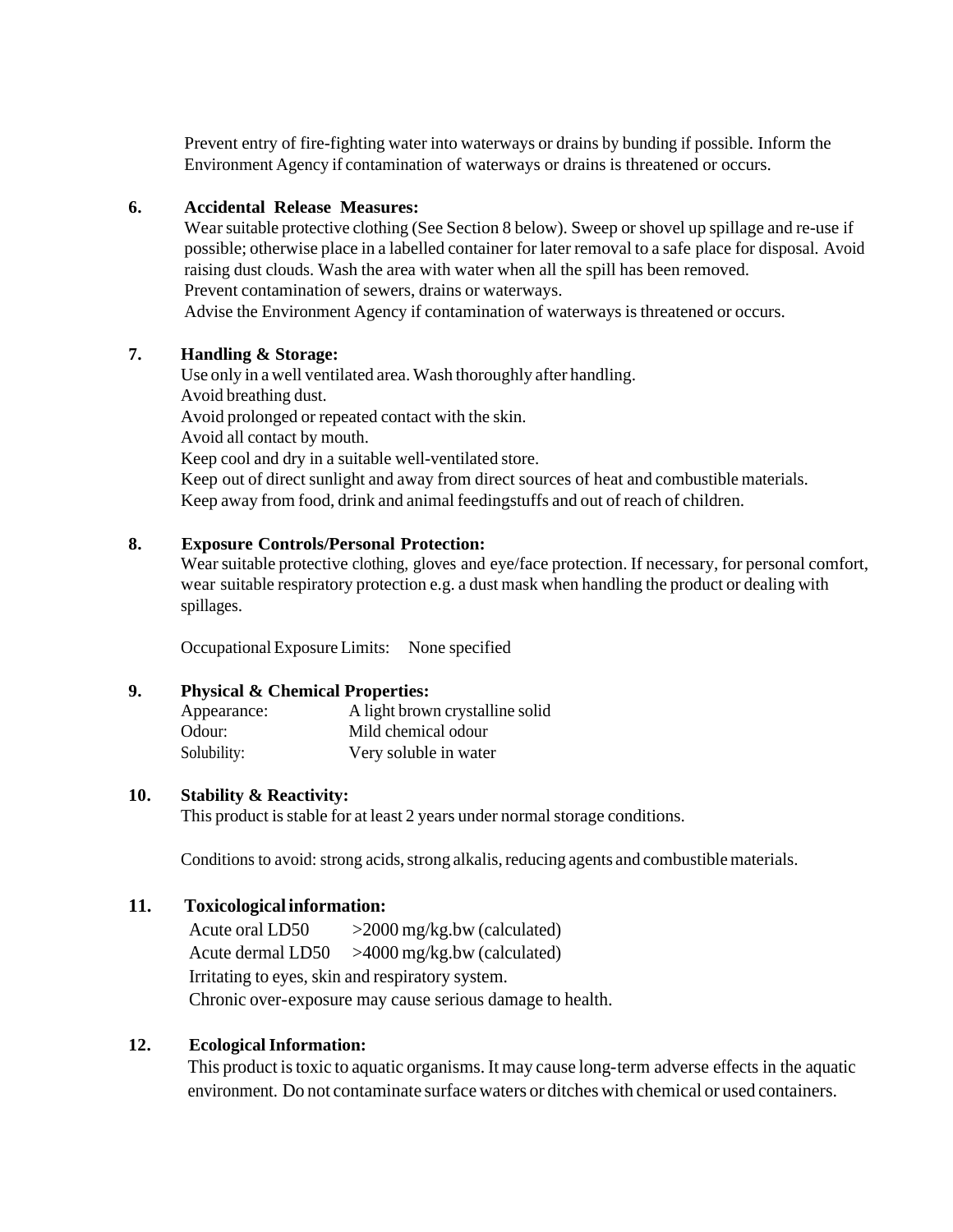The components of this product are biodegradable. Bioaccumulation is unlikely.

### **13. Disposal Considerations:**

Surplus product should be disposed of as chemical waste if it is not possible to use it for its proper purpose. Burn empty containers or dispose of according to local permissions. Do not reuse empty containers.

| 14. | <b>Transport Information:</b> |                                                                |
|-----|-------------------------------|----------------------------------------------------------------|
|     | Road Transport:               | Potassium nitrate                                              |
|     | <b>UN Number:</b>             | 1486                                                           |
|     | Proper shipping name:         | Potassium nitrate                                              |
|     | <b>UN Class:</b>              | 5.1                                                            |
|     | Packing group:                | III                                                            |
|     | <b>IMDG</b> Description:      | Marine pollutant                                               |
| 15. | <b>Regulatory Information</b> |                                                                |
|     | Hazard Symbols:               | Oxidiser $(O)$                                                 |
|     |                               | Harmful (Xn)                                                   |
|     |                               | Dangerous for the Environment (N)                              |
|     | <b>Risk Phrases:</b>          | Contact with combustible material may cause fire               |
|     |                               | Harmful – danger of serious damage to health by prolonged      |
|     |                               | exposure by inhalation and if swallowed.                       |
|     |                               | Risk of serious damage to eyes.                                |
|     |                               | Toxic to aquatic organisms. May cause long-term adverse        |
|     |                               | effects in the aquatic environment.                            |
|     | <b>Safety Phrases:</b>        | Keep out of reach of children                                  |
|     |                               | Do not breathe dust or spray mist                              |
|     |                               | Avoid contact with eyes                                        |
|     |                               | In case of contact with eyes, rinse immediately with plenty of |
|     |                               | water and seek medical advice.                                 |
|     |                               | Wear suitable protective clothing, gloves and eye/face         |
|     |                               | protection.                                                    |
|     |                               | Use appropriate containment to avoid environmental             |
|     |                               | contamination.                                                 |
|     |                               |                                                                |

## **16. Other Information**

The above information is intended to give health and safety guidance on the storage and transport of the substance or product to which it relates. It is not intended to apply to the use of the product for which purposes the product label and any appropriate technical usage literature available should be consulted and any relevant licenses, consents or approvals complied with.

The requirements or recommendations of any relevant site or working procedure, system or policy in force or arising from any risk assessment involving the substance or product should take